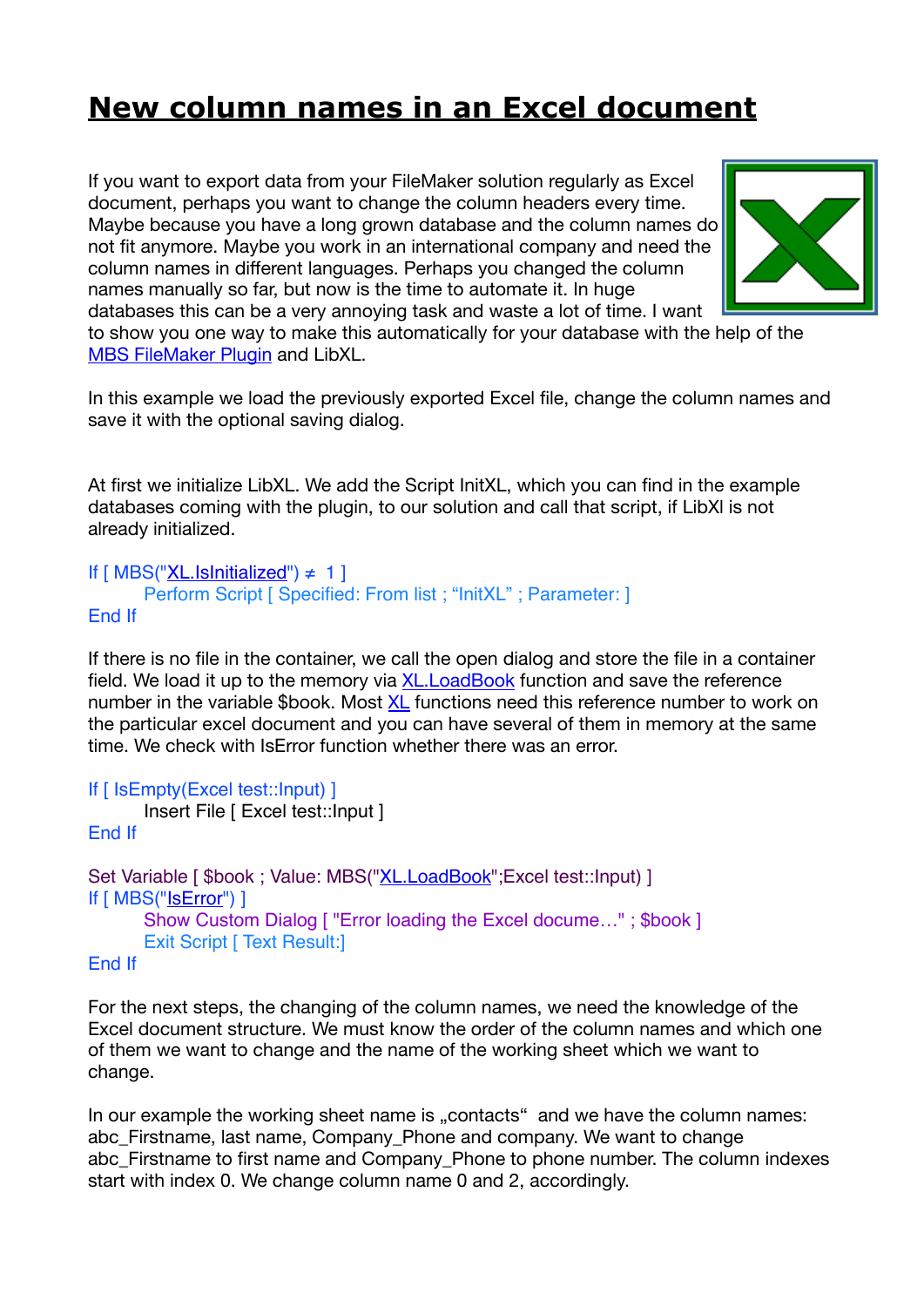Set Variable [ \$sheet ; Value: "contacts" ] Set Variable [ \$row ; Value: 0 ] Set Variable [\$r; Value: MBS("[XL.Sheet.CellWriteText](http://www.mbsplugins.eu/XLSheetCellWriteText.shtml)"; \$book; \$sheet; \$row; 0; "test") ]

In a variable \$sheet we save the name of the working sheet and in \$row the number of the line which should be changed. In the test version of LibXL the fist line is not editable, this is the reason, why our example file have have a blank row to the beginning of the document. Otherwise the load of the file would override the first row in test version. To determine whether the LibXL version is a test version or a full version license you try to write in the first row(0), if it succeed we have a full version and have to rewrite the field content. We want to change the cell of row 0 and column 0, because of this we do not need to rewrite the cell content back.

```
If [ MBS("IsError") ]
       Set Variable [ $row ; Value: $row + 1 ]
End If
```
If this function have an Error we knew it is using a test version and increment \$row. Now \$row have the value 1. You can remove the block to test this once you bought the license for LibXL.

Set Variable [\$r ; Value: MBS( "[XL.Sheet.CellWriteText](http://www.mbsplugins.eu/XLSheetCellWriteText.shtml)"; \$book; \$sheet; \$row; 0; "first name") ] Set Variable [  $r$  ; Value: MBS( "[XL.Sheet.CellWriteText](http://www.mbsplugins.eu/XLSheetCellWriteText.shtml)"; \$book; \$sheet; \$row; 2; "phone number") ]

The writing command have the following structure:

MBS( ["XL.Sheet.CellWriteText](http://www.mbsplugins.eu/XLSheetCellWriteText.shtml)"; reference number; work sheet; row number; column number; new Text)

The work sheet can be given by zero based index or by the name. If name is given, the plugin will check which sheet has the given name. Row and column numbers are zero based. If needed, the XL.Sheet.AddrToRowCol function can help to convert from usual references like C10 to the numbers like row  $= 9$  and column  $= 2$ .

After the changing we want to save \$book in an Excel file.

Set Variable [ \$data; Value: MBS("[XL.Book.Save"](http://www.mbsplugins.eu/XLBookSave.shtml); \$book; "newColumnName.xlsx") ] If [ MBS("[IsError"](http://www.mbsplugins.eu/iserror.shtml)) ] Show Custom Dialog [ "Save failed" ; \$data ] Else Set Field [ Excel test::Output ; \$data ] End If Export Field Contents [ Excel test:: Output : Create directories: On ]

The **XL.Book.Save** function saves the document and returns a container value. For parameters the file name extension is imported. We use .xlsx here for input and output. We store our Excel file in the variable \$data and can now decide what we want to do with the Excel document. In our example we put the document to a field and export it with an optional saving dialog to an external file.